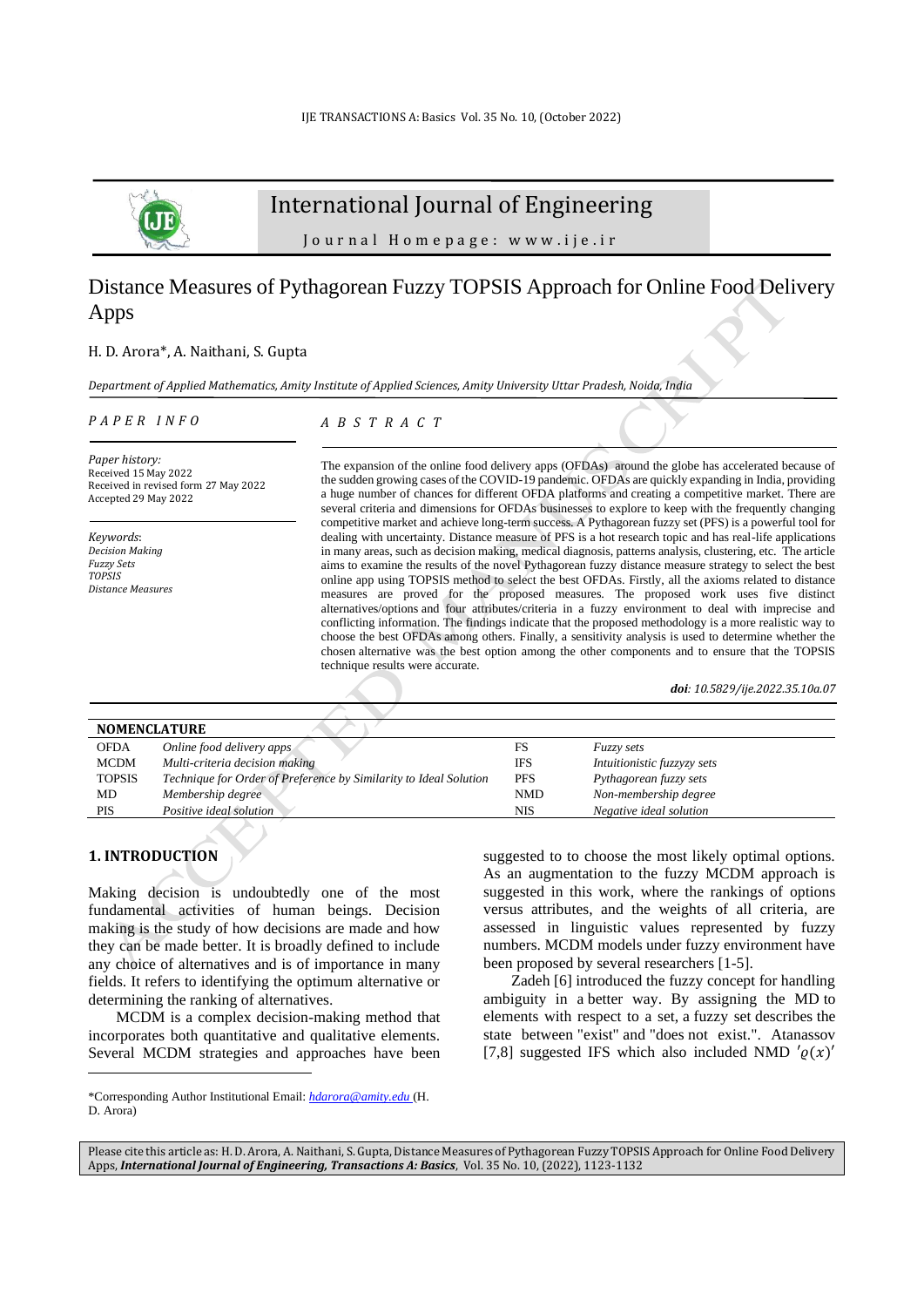along with  $'\kappa(x)'$  satisfying  $0 \leq \kappa(x) + \varrho(x) \leq 1$  and  $\kappa(x)$ +  $\rho(x)$  +  $\lambda(x)$  =1, where  $\lambda(x)$  is the hesitancy function. As a result, it has been discovered that IFSs are better at representing human expressions such as perception, knowledge, and behaviour than FS. PFS was proposed by Yager [9,10], in which the square sum of the MD and NMD is less than one. The main advantages of such extended FSs are that they use MD, NMD, and the degree of reluctance to represent ambiguous information. Later it was found that there were sets which were not satisfying the above condition hence a need to revise the sets were felt.

Several similarity and distance measures have been designed and analysed in the previous studies to quantify the similarity or difference between PFS. These measures have been effectively used to a variety of applications. Chen [11] established a distance for PFS based on the Minkowski distance measure and applied it to many real life problems such as Internet stock and reseaech and development project investment and various other practical situations. Lai et al. [12] presented and demonstrated the utility of numerous distance measures for PFS and Pythagorean fuzzy numbers. Wei and Wei [13] proposed ten different forms of PFS similarity measurements based on covariance. Ejegwa [14] applied distance measures for IFS, such as Hamming, Euclidean, normalized Hamming, and normalized Euclidean distances, as well as similarities to PFSs, multi-criteria and multi-attribute decision-making situations. Xiao and Ding [15] proposed a new measure using Jenson-Shannon divergence measure. Peng [16] and Adabitabar et al. [17] devised new Pythagorean distance and similarity measures with real life illustrations. Ejegwa [18] normalized the distance function introduced by Zhang and Xu [19] and validated the axiomatic definition of a metric for the updated version, which was missing in Zadeh's work. Zhou and Chen [20] proposed new distance measure and applied it to real-life problems [21].

Boran and Akay [22] developed a biparametric similarity measure and applied to the approach to pattern recognition. Iqbal and Rizwan [23] considered the importance of intuitionistic fuzzy sets using similarity measure and its applications to decision making. Ejegwa and Agbetayo [24] introduced a new similarity-distance measure and applied it to decision making problem. A comparative analysis was also presented to validate the measure proposed. A modified PF correlation measure with application to decision making was suggested by Ejegwa et al. [25]. Lin et al. [26] gave some practical examples to highlight how the proposed directional correlation coefficient can be used in virus detection and in what way the suggested weighted directional coefficient of correlation can be used in cluster analysis.

In today's economy, due to the importance of quality and quantity of the product, supplier selection plays a significant role in procurement planning of each factory. A growing trend towards computerization and competition in supply chains results in uncertainty and quick variability that make the decisions difficult for both levels of retailers and manufacturers. Kaviyani-Charati et al. [27] novel approach to determine the optimal production and order quantities and prices with and without agile abilities. Cheraghalipour et al [28] considered supplier selection framework for this industry and employed the best worst method (BWM) along with a well-known MCDM technique with the name of VIKOR. Shahsavar et al. [29] propsoed an efficient and robust decision-making framework for the concept of a green city and sustainable development goals to manage municipal plastic wastes. Sardi et al. [30] introduced a new approach in the field of port performance evaluation based on the components of greenness and intelligence. Ghoushchi et al. [31] proposed a novel approach to selecting the optimal landfill for medical waste using Multi-Criteria Decision-Making (MCDM) methods. For better considerations of the uncertainty in choosing the optimal landfill, the MCDM methods are extended by spherical fuzzy sets (SFS). Cheraghalipour et al. [32] developed a hybrid MCDM method and mixed integer linear programming (MILP) approach in order to evaluation of the returned products' collectors along with their ordered quantities. Fasihi et al. [33] proposed a novel mathematical model to maximize responsiveness to customer demand and minimize the cost of the fish closed-loop supply chain. A new three-phase model is presented by Valinejad et al. [34] to supply chain sustainability risks management. This model includes the failure mode and effects analysis phase for identifying and assessing all risks and classification them, fuzzy VIKOR phase for ranking critical risks, and management phase to deal with critical risks. The categorization of risks was conducted according to a new five-dimensional approach to sustainable progress, including environmental, economic, social, technical, and organizational aspects on various sectors of the supply chain. Afshar et al. [35] investigated dimensions of the cost of quality in a cold supply chain design such as the cost of quality related to suppliers and the cost of distribution service quality to close the problem to realworld conditions. Moreover, the quality of suppliers, manufacturers, and distributors was simultaneously considered throughout a supply chain with a new approach. Nozari et al. [36] suggested a model to locate warehouses and production centers and route vehicles for the distribution of medical goods to hospitals. The robust fuzzy method controled uncertain parameters, such as demand, transmission, and distribution costs. The effect of uncertainty using a neutrosophic fuzzy programming method showed that by increasing demand, the volume of medical goods exchanges and the number of vehicles used to distribute goods increase. Zahedi-Anaraki et al.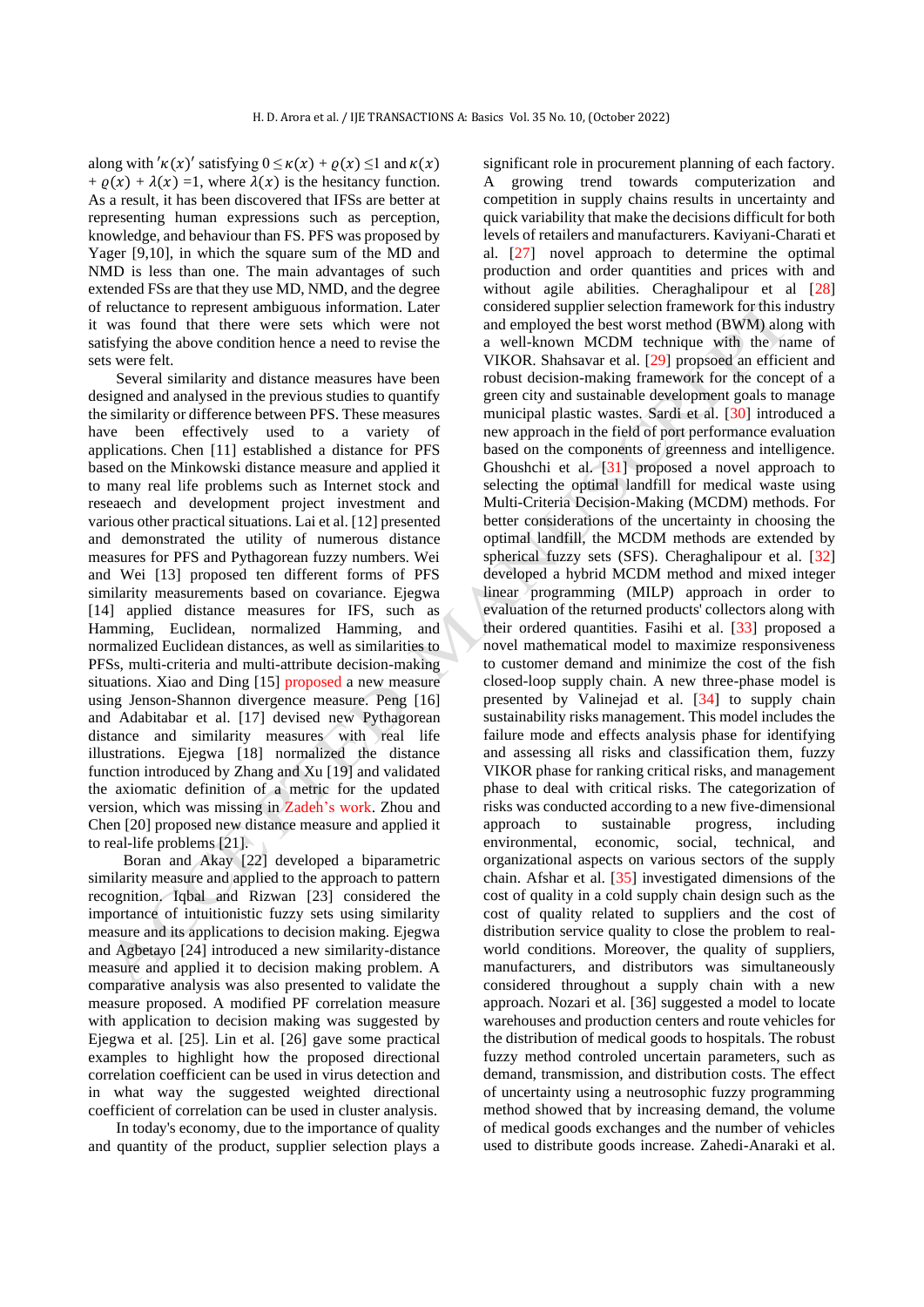[37] propsoed a modified benders decomposition algorithm for a last-mile network with flexible delivery options.

An ideal solution comprises of the optimal values of all criteria whereas a negative-ideal solution comprises of worst values of all criteria and the selection criteria for alternatives are based on Euclidean distance. The TOPSIS method is easy in implementation and has been applicable in the problems of selection and ranking of alternatives. MCDM methods are popular among the researchers in handling with decision- making problems to get the most reliable alternative. The TOPSIS method was developed by Hwang and Yoon [38] to solve decision-making problems. Using TOPSIS, we can conveniently determine the minimum distance between a positive ideal and a negative ideal solution, which supports choosing the best alternative. Several researchers used the TOPSIS method after its development for decision making and extended it to FSs, IFSs and PF environments [39-48].

According to statistics, India has 749 million mobile internet users till 2020. There's no doubt that mobile apps have become our live partners for anything and everything. Mobile apps have made our lives so much easier, from paying bills to ordering groceries over the phone. Food delivery apps on demand are handy and simple to use, and they offer tempting savings and faster delivery. The best food is delivered at the most affordable prices. Bangalore, Pune, Delhi, Gurgaon, Hyderabad, Chennai, and Mumbai are all hotspots for this trend of Indian cities. Therefore, goal of this article is to find a best online food delivering app based on certain criteria selected.

# **Research Gap**

The study of PFS is recently gaining importance due to its wide application in situations involving ambiguity. It can easily be merged with MCDM techniques to solve real life problems*.* Many distance measures approaches have been suggested and applied to solve decisionmaking problems. Though the existing distance measures are somewhat significant, they possess some shortcomings in terms of accuracy and their alignments with the concept of IPFS, which needed to be strengthened to enhance reliable outputs. The study focusses on

- re-examines certain existing distance measures between PFS,
- offers an improved distance technique between PFSs,
- validate the proposed distance measures using axiomatic definition of distance measures,
- presents comparison analyses of the new distance technique in Pythagorean fuzzy environment,
- applies the new distance technique to determine some decision-making situations, and

sensitivity analysis for assigning different weights by changing the criteria weights to those obtained by PFdistance measures to observe how much it would influence the final rankings of alternatives.

The rest of this article is organized as follows: The second section delivers many terminologies which will help evaluate performance of various app. The next section proposes a novel distance measure and its axioms are proved. In section 4, TOPSIS algorithm and the procedure to find the ranking of these apps are discussed. Section 5 presents the results and discussion. Finally, section 6 concludes the article.

## **2. PRELIMINARIES**

**Definition 2.1**. [49]. Let  $H$  be defined as a Fuzzy set in non-empty set X then it is represented as

 $\mathcal{H} = \{ \langle x, \kappa_{\mathcal{H}}(x) | x \in X \}$  (1) where  $\kappa_{\mathcal{H}}(\mathbf{x})$ :  $X \to [0, 1]$  is the MD of an element  $x$  in set X.

**Definition 2.2** [7]. Let  $H$  be an IFS in X we can define  $\mathcal{H} = \{ \langle x, \kappa_{\mathcal{H}}(x), \varrho_{\mathcal{H}}(x) | \forall x \in X \}$  (2) where  $\kappa_{\mathcal{H}}(x): X \to [0,1]$  and  $\varrho_{\mathcal{H}}(x): X \to [0,1]$  $\kappa_{\mathcal{H}}(x)$  is the MD and  $\varrho_{\mathcal{H}}(x)$  is the NMD such that  $0 \leq$  $\kappa_{\mathcal{H}}(x) + \varrho_{\mathcal{H}}(x) \leq 1.$ **Definition 2.3**. [9] A PFS is given as

 $\mathcal{H} = \{ \langle x, \kappa_{\mathcal{H}}(x), \varrho_{\mathcal{H}}(x) | \forall x \in X \}$  (3) and  $\kappa_{\mathcal{H}}(x): X \to [0, 1]$  and  $\varrho_{\mathcal{H}}(x): X \to [0, 1]$ where,  $\kappa_{\mathcal{H}}(x)$  is MD and  $\varrho_{\mathcal{H}}(x)$  is the NMD such that<br>  $0 \le \kappa_{\mathcal{H}}^2(x) + \varrho_{\mathcal{H}}^2(x) \le 1$  (4)  $0 \le \kappa_H^2(x) + \varrho_H^2(x) \le 1$  (4) and

$$
\lambda^2_{\mathcal{H}}(x) = 1 \text{-} \kappa^2_{\mathcal{H}}(x) \text{-} \varrho^2_{\mathcal{H}}(x)
$$

where  $\lambda_{\mathcal{H}}(\mathbf{x})$  called hesitancy or indeterminacy of PFS ℋ.

 $(5)$ 

## **Definition 2.4.** [50]. Assume

 $\Delta_n = \{ P = (p_1, p_2, ..., p_n) : p_i \ge 0, \sum_{i=1}^n p_i = 0 \}$  be a collection of  $n$  –complete probability distributions. For any probability distribution,

 $E(P) = -E_0 \sum P_{ij} ln(P_{ij})$  (6) where,  $i = 1, 2, ..., n; j = 1, 2, ..., m$  and  $E_0$  is the entropy constant calculated by  $\frac{1}{\ln m}$ .

## **3. DISTANCE MEASURES FOR PFS**

### *3.1 Existing Distance Measures*

**Definition 3.1** [19]. Distance between PFSs  $\wp$  and  $\mathbb{Q}$ , is defined as

$$
D_{ZX}(\varphi, \mathbb{Q}) = \frac{1}{2} \sum_{i=1}^{n} \{ \left| \kappa_{\varphi}^{2}(x_{i}) - \kappa_{\mathbb{Q}}^{2}(x_{i}) \right| + \left| \varrho_{\varphi}^{2}(x_{i}) - \varrho_{\mathbb{Q}}^{2}(x_{i}) \right| + \left| \lambda_{\varphi}^{2}(x_{i}) - \lambda_{\mathbb{Q}}^{2}(x_{i}) \right| \}
$$
\n*Definition 3.2* [51]. Normalized Hausdorff distance between PFSs  $\varphi$  and  $\mathbb{Q}$ , is defined as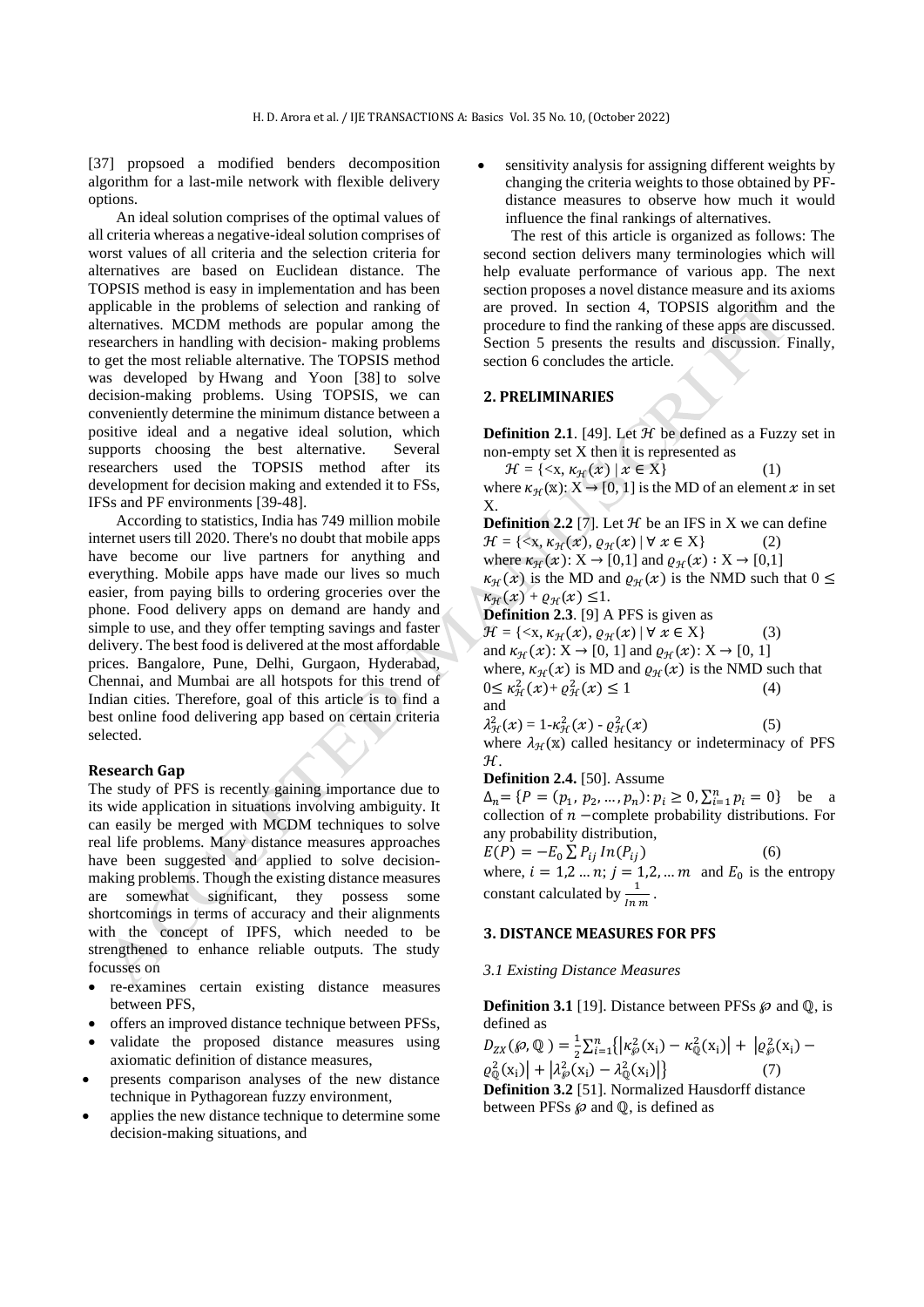$$
D_{HY}(\wp, \mathbb{Q}) = \frac{1}{n} \left\{ \sum_{i=1}^n \max \left\{ \left| \frac{\kappa_{\wp}^2(x_i) - \kappa_{\mathbb{Q}}^2(x_i)}{\left| \rho_{\wp}^2(x_i) - \rho_{\mathbb{Q}}^2(x_i) \right|} \right\} \right\}
$$
(8)

**Definition 3.3** [18]. Modified Zhang and Xu distance between PFSs  $\wp$  and  $\mathbb Q$  is defined as

 $D_{MZX}(\mathcal{P}, \mathbb{Q}) = \frac{1}{n}$  $\frac{1}{n}D_{ZX}(\wp, \mathbb{Q})$  (9) where  $D_{ZX}(\varphi, \ddot{\mathbb{Q}})$  denotes Zhang and Xu [19] distance

measure demonstrated in equation (7).

**Definition 3.4** [11]. Chen's distance measure between PFSs  $\wp$  and  $\mathbb{Q}$ , is defined as

$$
D_C(\mathcal{G}, \mathbb{Q}) = \frac{1}{2n} \sum_{i=1}^n \left\{ \left| \kappa_{\mathcal{G}}^2(x_i) - \kappa_{\mathbb{Q}}^2(x_i) \right|^{\beta} + \left| \varrho_{\mathcal{G}}^2(x_i) - \varrho_{\mathbb{Q}}^2(x_i) \right|^{\beta} + \left| \lambda_{\mathcal{G}}^2(x_i) - \lambda_{\mathbb{Q}}^2(x_i) \right|^{\beta} \right\}^{\frac{1}{\beta}} \qquad (10)
$$

where  $\beta$  is a distance parameter, satisfying  $\beta \geq 1$ . If  $\beta = 1$ , it reduces to the Hamming distance. If  $\beta = 2$ , it reduces to Euclidean distance.

**Definition 3.5** [52]. Given a finite universe ℧, distance measure between PFSs  $\wp$  and  $\mathbb Q$  is defined as

$$
D_{MP}(\mathcal{D}, Q) = \frac{1}{n} \sum_{i=1}^{n} \frac{|\kappa_{\mathcal{D}}^2(x_i) - \kappa_{\mathbb{Q}}^2(x_i)| + |\varrho_{\mathcal{D}}^2(x_i) - \varrho_{\mathbb{Q}}^2(x_i)|}{\kappa_{\mathcal{D}}^2(x_i) + \kappa_{\mathbb{Q}}^2(x_i) + \varrho_{\mathcal{D}}^2(x_i) + \varrho_{\mathbb{Q}}^2(x_i)}
$$
\n(11)

where  $\wp = \{ \langle x_i, \kappa_{\wp}(x_i), \varrho_{\wp}(x_i) \rangle | x_i \in U \}$  and  $\mathbb{Q} = \{ \langle x_i, \kappa_{\mathbb{Q}}(x_i), \varrho_{\mathbb{Q}}(x_i) \rangle | x_i \in \mathbb{U} \}$ 

# *3.2 Proposed Distance measure for PFSs*

Firstly, we recall the axiomatic preposition of divergence for Pythagorean fuzzy sets. *Proposition 1*. Let  $\wp$ ,  $\mathbb{Q}, \mathcal{R} \in \text{PFS}$  (X) where X is a non-empty set. The distance measure between  $\wp$  and  $\mathbb Q$ is a function that satisfies  $(D1)$   $0 \leq Div(\varphi,\mathbb{Q}) \leq 1$ (D2)  $Div(\wp, \mathbb{Q}) = 0 \Leftrightarrow \wp = \mathbb{Q}$ . (D3)  $Div(\wp, \mathbb{Q}) = Div(\mathbb{Q}, \wp)$ (D4) If  $\mathcal R$  is a PFS in X and  $\wp \subseteq \mathbb Q \subseteq \mathcal R$ , then  $Div(\varphi, \mathbb{Q}) \le Div(\varphi, \mathbb{R})$  and  $Div(\mathbb{Q}, \mathbb{R}) \le Div(\varphi, \mathbb{R}).$ It is important to consider the weight of each elements as

in decision making process, factors typically have distinctive importance, so they should be given different weights. Taking weights into considerations, we proposed two novel distance measures between  $\wp$  and  $\mathbb Q$ as follows

Assume 
$$
\wp
$$
,  $\mathbb{Q} \in \text{PFS (X)}$  where  $X = \{x_1, x_2, ..., x_n\}$  then  
\n
$$
D_{PFS}(\wp, \mathbb{Q}) = 1 - \frac{3}{n \left[ \sum_{i=1}^n \left\{ \frac{2^{1-\frac{1}{3}} \left| |\kappa_{\wp}^2(x_i) - \kappa_{\mathbb{Q}}^2(x_i)| + |\varrho_{\wp}^2(x_i) - \varrho_{\mathbb{Q}}^2(x_i)| + |\lambda_{\wp}^2(x_i) - \lambda_{\mathbb{Q}}^2(x_i)| \right| \right] - 1}{n \left[ \sum_{i=1}^n \left\{ \frac{2^{1-\frac{1}{3}} \left| |\kappa_{\wp}^2(x_i) - \kappa_{\mathbb{Q}}^2(x_i)| + |\varrho_{\wp}^2(x_i) - \varrho_{\mathbb{Q}}^2(x_i)| + |\lambda_{\wp}^2(x_i) - \lambda_{\mathbb{Q}}^2(x_i)| \right| \right] \right\}}
$$
\n(12)  
\n
$$
D_{WPFS}(\wp, \mathbb{Q}) = 1 - \frac{3}{n \left[ \sum_{i=1}^n \omega_i \left\{ \frac{2^{1-\frac{1}{3}} \left| |\kappa_{\wp}^2(x_i) - \kappa_{\mathbb{Q}}^2(x_i)| + |\varrho_{\wp}^2(x_i) - \varrho_{\mathbb{Q}}^2(x_i)| + |\lambda_{\wp}^2(x_i) - \lambda_{\mathbb{Q}}^2(x_i)| \right| \right] \right\}}
$$
\n(13)

where,  $\lambda_{\wp}(x_i) = \sqrt{1 - \kappa_{\wp}^2(x_i) - \varrho_{\wp}^2(x_i)}$  and  $\lambda_{\mathbb{Q}}(x_i) =$  $\sqrt{1 - \kappa_{\mathbb{Q}}^2(x_i) - \varrho_{\mathbb{Q}}^2(x_i)}$ ;  $\omega$  is the weight vector of  $x_i$  (*i* = 1,2, ..., *n*), with  $\omega_i \in [0,1]$ , *i* = 1,2, ..., n,  $\sum_{i=1}^{n} \omega_i = 1$ . If we take  $\omega_i = 1$ , then then  $D_{WPFS}(\mathcal{P}, \mathbb{Q}) = D_{PFS}(\mathcal{P}, \mathbb{Q}).$ 

**Theorem 3.1.** The proposed measures specified in equations (12) and (13) are valid measures of PFS.

**Proof.** All four criteria for a distance measure are satisfied by the proposed distance measures listed below:

 $(D1)$   $0 \leq D_{PFS}(\mathcal{P}, \mathbb{Q}), D_{WPFS}(\mathcal{P}, \mathbb{Q}) \leq 1$ Proof. For  $D_{PFS}(\mathcal{P}, \mathbb{Q})$ : As all the values of MD and NMD lies between 0 and 1, hence we can say that  $0 \leq |\kappa_{\varphi}^2(x_i) - \kappa_{\mathbb{Q}}^2(x_i)| \leq 1,$  $0 \leq | \varrho_{\varphi}^2(x_i) - \varrho_{\mathbb{Q}}^2(x_i) | \leq 1,$  $0 \leq \left| \lambda_{\varphi}^2(x_i) - \lambda_{\mathbb{Q}}^2(x_i) \right| \leq 1$ . Hence,  $0 \leq |\kappa_{\wp}^2(x_i) - \kappa_{\mathbb{Q}}^2(x_i)| + |\varrho_{\wp}^2(x_i) - \varrho_{\mathbb{Q}}^2(x_i)| +$  $\left|\lambda_{\wp}^2(x_i) - \lambda_{\mathbb{Q}}^2(x_i)\right| \leq 3$  $\Rightarrow 0 \leq \frac{1}{2}$  $\frac{1}{3} \{| \kappa_{\varphi}^2(x_i) - \kappa_{\mathbb{Q}}^2(x_i) | + | \varrho_{\varphi}^2(x_i) - \varrho_{\mathbb{Q}}^2(x_i) |$  $+ \left| \lambda_{\wp}^2(x_i) - \lambda_{\mathbb{Q}}^2(x_i) \right| \leq 1$  $\Rightarrow 0 \leq 1 - \frac{1}{2}$  $\frac{1}{3} \{| \kappa_{\varphi}^2(x_i) - \kappa_{\mathbb{Q}}^2(x_i) | + | \varrho_{\varphi}^2(x_i) - \varrho_{\mathbb{Q}}^2(x_i) |$  $+ \left| \lambda_{\varphi}^2(x_i) - \lambda_{\mathbb{Q}}^2(x_i) \right| \leq 1$  $\Rightarrow 2 \leq 2^{1-\frac{1}{3}(|\kappa_{\wp}^2(x_i)-\kappa_{\mathbb{Q}}^2(x_i)|+|\varrho_{\wp}^2(x_i)-\varrho_{\mathbb{Q}}^2(x_i)|+|\lambda_{\wp}^2(x_i)-\lambda_{\mathbb{Q}}^2(x_i)|\}} \leq 1$  $1 \leq 2^{1-\frac{1}{3}(|\kappa_{\wp}^2(x_i)-\kappa_{\mathbb{Q}}^2(x_i)|+|\varrho_{\wp}^2(x_i)-\varrho_{\mathbb{Q}}^2(x_i)|+|\lambda_{\wp}^2(x_i)-\lambda_{\mathbb{Q}}^2(x_i)|]}-1 \leq 0$ (14) Also,

$$
11.50, \quad \omega_{\psi}(x_{i}) = \frac{1}{2} \left\{ |z_{\psi}^{2}(x_{i}) - \kappa_{\psi}^{2}(x_{i})| + | \varrho_{\psi}^{2}(x_{i}) - \varrho_{\psi}^{2}(x_{i})| + | \lambda_{\psi}^{2}(x_{i}) - \lambda_{\psi}^{2}(x_{i})| \right\} + \frac{1 \leq 2}{2} \quad (15)
$$
\n
$$
11 \leq 2 \quad (15)
$$
\n
$$
12 \leq 2 \quad (17)
$$
\n
$$
\frac{1}{3} \leq \frac{2^{1-\frac{1}{3}\left\{\left|k_{\psi}^{2}(x_{i}) - \kappa_{\psi}^{2}(x_{i})\right| + \left|\varrho_{\psi}^{2}(x_{i}) - \varrho_{\psi}^{2}(x_{i})\right| + \left|\lambda_{\psi}^{2}(x_{i}) - \lambda_{\psi}^{2}(x_{i})\right|\right\}}{2^{1-\frac{1}{3}\left\{\left|k_{\psi}^{2}(x_{i}) - \kappa_{\psi}^{2}(x_{i})\right| + \left|\varrho_{\psi}^{2}(x_{i}) - \varrho_{\psi}^{2}(x_{i})\right| + \left|\lambda_{\psi}^{2}(x_{i}) - \lambda_{\psi}^{2}(x_{i})\right|\right\}} + \frac{1}{2} \leq 0
$$
\n
$$
0 \leq 1 - \frac{1}{\ln \left\{\sum_{i=1}^{n} \left\{\frac{2^{1-\frac{1}{3}\left\|\kappa_{\psi}^{2}(x_{i}) - \kappa_{\psi}^{2}(x_{i})\right| + \left|\varrho_{\psi}^{2}(x_{i}) - \varrho_{\psi}^{2}(x_{i})\right| + \left|\lambda_{\psi}^{2}(x_{i}) - \lambda_{\psi}^{2}(x_{i})\right|\right\}}{2}\right\}} \leq 1 - \frac{1}{\ln \left\{\sum_{i=1}^{n} \left\{\frac{2^{1-\frac{1}{3}\left\|\kappa_{\psi}^{2}(x_{i}) - \kappa_{\psi}^{2}(x_{i})\right| + \left|\varrho_{\psi}^{2}(x_{i}) - \varrho_{\psi}^{2}(x_{i})\right| + \left|\lambda_{\psi}^{2}(x_{i}) - \lambda_{\psi}^{2}(x_{i
$$

Measure  $D_{WPFS}(\varphi, \mathbb{Q})$  can be proved similarly.

(D2)  $D_{PFS}(\mathcal{P}, \mathbb{Q}) = 0 \Leftrightarrow \mathcal{P} = \mathbb{Q}$  and  $D_{WPFS}(\mathcal{P}, \mathbb{Q}) =$  $0 \Leftrightarrow \varnothing = \mathbb{Q}$ . Proof: For  $D_{PFS}(\varphi, \mathbb{Q})$ : We consider two PFS  $\varphi$  and  $\mathbb{Q}$ in  $X = \{x_1, x_2, ..., x_n\},\$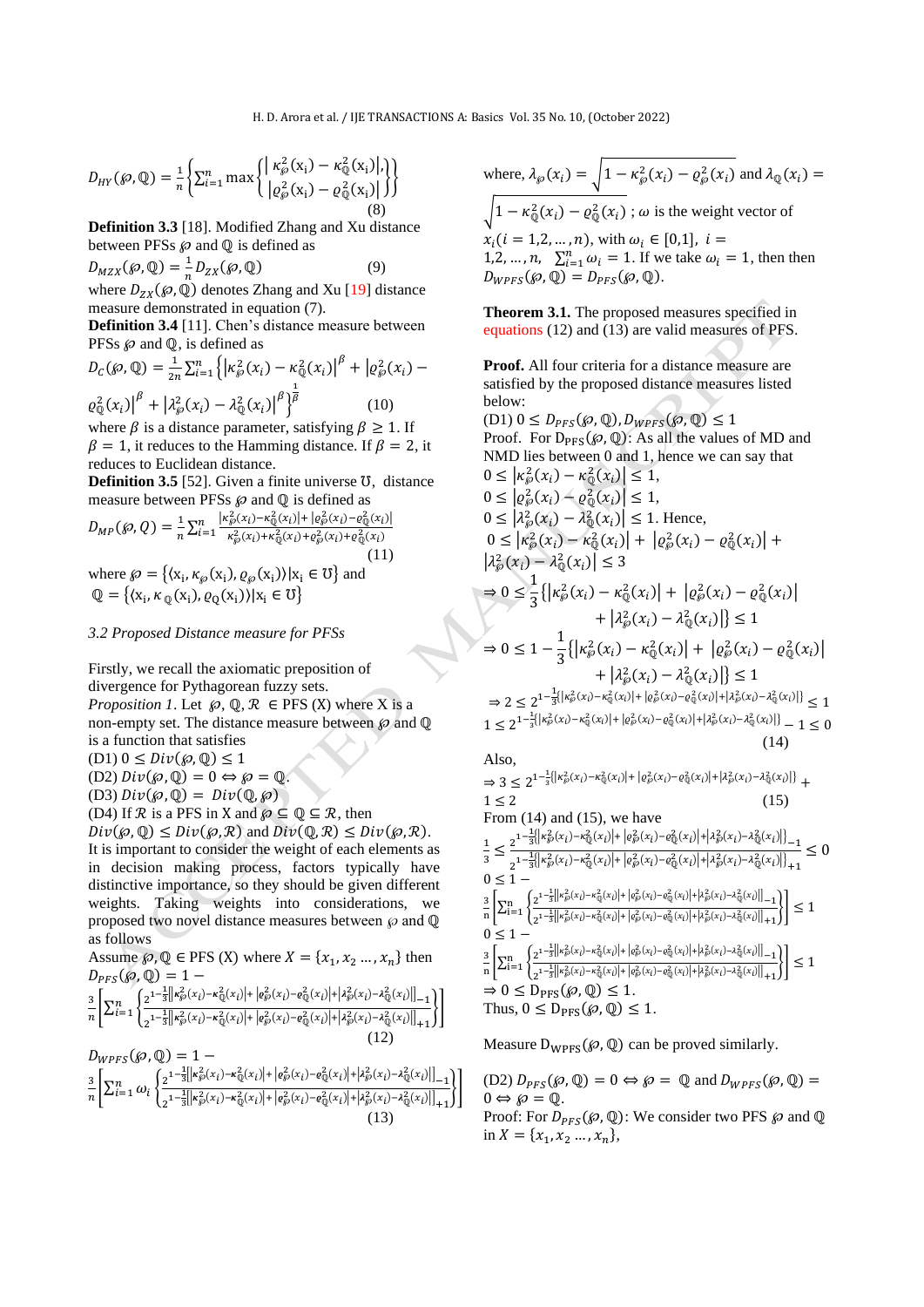#### H. D. Arora et al. / IJE TRANSACTIONS A: Basics Vol. 35 No. 10, (October 2022)

Let  $\wp = Q$ , then  $\kappa_{\wp}^2(x_i) = \kappa_{\mathbb{Q}}^2(x_i)$ ,  $\varrho_{\wp}^2(x_i) = \varrho_{\mathbb{Q}}^2(x_i)$ and  $\lambda_{\varphi}^2(x_i) = \lambda_{\mathbb{Q}}^2(x_i)$  which implies,  $\left|\kappa_{\varphi}^2(x_i) - \right|$  $\kappa_{\mathbb{Q}}^2(x_i) = 0, |\varrho_{\mathcal{P}}^2(x_i) - \varrho_{\mathbb{Q}}^2(x_i)| = 0 \text{ and } |\lambda_{\mathcal{P}}^2(x_i) - \lambda_{\mathbb{Q}}^2(x_i)|$  $\lambda_{\mathbb{Q}}^2(\mathbf{x_i})\big| = 0.$ Therefore,  $2^{1-\frac{1}{3}\left(|\kappa_\varphi^2(x_i)-\kappa_\mathbb{Q}^2(x_i)|+ \left| \varrho^2_\varphi(x_i)-\varrho^2_\mathbb{Q}(x_i) \right| + \left| \lambda^2_\varphi(x_i)-\lambda^2_\mathbb{Q}(x_i) \right| \right)} -1 = 1$ and  $2^{1-\frac{1}{3}(|\kappa_{\wp}^2(x_i)-\kappa_{\mathbb{Q}}^2(x_i)|+|\varrho_{\wp}^2(x_i)-\varrho_{\mathbb{Q}}^2(x_i)|+|\lambda_{\wp}^2(x_i)-\lambda_{\mathbb{Q}}^2(x_i)|\}}+1=3$ ⇒  $\label{eq:2} 2^{1-\frac{1}{3}\left|\left|\kappa^2_\wp(x_i)-\kappa^2_\mathbb{Q}(x_i)\right|+\left|\varrho^2_\wp(x_i)-\varrho^2_\mathbb{Q}(x_i)\right|+\left|\lambda^2_\wp(x_i)-\lambda^2_\mathbb{Q}(x_i)\right|\right)}-1}$  $\label{eq:z_1} \frac{1}{2} \frac{1-\frac{1}{3} \left|\left|\kappa^2_\wp(x_i)-\kappa^2_\mathbb{Q}(x_i)\right|+\left|\varrho^2_\wp(x_i)-\varrho^2_\mathbb{Q}(x_i)\right| + \left|\lambda^2_\wp(x_i)-\lambda^2_\mathbb{Q}(x_i)\right|\right)}{1+\frac{1}{3} \left|\left|\kappa^2_\wp(x_i)-\kappa^2_\mathbb{Q}(x_i)\right|\right|}$  $=\frac{1}{2}$ 3 ⇒ 3  $\frac{3}{n}$  $\sum_{i=1}^{n}$  $\label{eq:2} 2^{1-\frac{1}{3}\left|\left|\kappa_{\wp}^2(x_i)-\kappa_{\mathbb{Q}}^2(x_i)\right|+\left|\varrho_{\wp}^2(x_i)-\varrho_{\mathbb{Q}}^2(x_i)\right|+\left|\lambda_{\wp}^2(x_i)-\lambda_{\mathbb{Q}}^2(x_i)\right|\right]_{-1}}$  $\label{eq:2} \frac{1-\frac{1}{3}\Bigl|\Bigl|\kappa_\wp^2(x_i)-\kappa_\mathbb{Q}^2(x_i)\Bigr|+\Bigl|\varrho_\wp^2(x_i)-\varrho_\mathbb{Q}^2(x_i)\Bigr|+\Bigl|\lambda_\wp^2(x_i)-\lambda_\mathbb{Q}^2(x_i)\Bigr|\Bigr|}{1+\frac{1}{3}}\\$  $\{\}$ 1  $\Rightarrow$  1 – 3  $\frac{3}{\ln} \left[ \sum_{i=1}^n \left\{ \frac{2^{1-\frac{1}{3}\left| \left| \kappa_{\wp}^2(x_i) - \kappa_{\mathbb{Q}}^2(x_i) \right| + \left| \varrho_{\wp}^2(x_i) - \varrho_{\mathbb{Q}}^2(x_i) \right| + \left| \lambda_{\wp}^2(x_i) - \lambda_{\mathbb{Q}}^2(x_i) \right| \right|}_{-1} \right] }{\frac{1}{\ln} \left[ \sum_{i=1}^n \left\{ \frac{2^{1-\frac{1}{3}\left| \left| \kappa_{\wp}^2(x_i) - \kappa_{\mathbb{Q}}^2(x$  $\frac{1}{2} \frac{1 - \frac{1}{3} \left| \left| \kappa_\wp^2(x_i) - \kappa_\mathbb{Q}^2(x_i) \right| + \left| \varrho_\wp^2(x_i) - \varrho_\mathbb{Q}^2(x_i) \right| + \left| \lambda_\wp^2(x_i) - \lambda_\mathbb{Q}^2(x_i) \right| \right|}{1 + 1}$  $\left| \frac{1}{1 - \frac{1}{2} \left| \frac{1}{k^2} \left( \frac{x}{k} \right) - \frac{k^2}{2} \left( \frac{x}{k} \right) \right| + \left| \frac{k}{k^2} \left( \frac{x}{k} \right) - \frac{k^2}{2} \left( \frac{k}{k^2} \right) \right| + \left| \frac{k}{2} \left( \frac{k}{k^2} \right) - \frac{k^2}{2} \left( \frac{k}{k^2} \right) \right| \right|} \right| =$ 0  $\Rightarrow D_{PFS}(\mathcal{P}, \mathbb{Q}) = 0.$ If  $D_{PFS}(\mathcal{P}, \mathbb{Q}) = 0$ , this implies 3  $\frac{3}{\ln} \left[ \sum_{i=1}^n \left\{ \frac{2^{1-\frac{1}{3}\left|\left| \kappa_{\mathcal{D}}^2(x_i) - \kappa_{\mathbb{Q}}^2(x_i) \right| + \left| \varrho_{\mathcal{D}}^2(x_i) - \varrho_{\mathbb{Q}}^2(x_i) \right| + \left| \lambda_{\mathcal{D}}^2(x_i) - \lambda_{\mathbb{Q}}^2(x_i) \right| \right|}_{-1} \right]}{\sum_{i=1}^n \left\{ \frac{2^{1-\frac{1}{3}\left|\left| \kappa_{\mathcal{D}}^2(x_i) - \kappa_{\mathbb{Q}}^2(x_i)$  $\label{eq:2} \frac{1-\frac{1}{3}\Bigl|\Bigl|\kappa_\wp^2(x_i)-\kappa_\mathbb{Q}^2(x_i)\Bigr|+\Bigl|\varrho_\wp^2(x_i)-\varrho_\mathbb{Q}^2(x_i)\Bigr|+\Bigl|\lambda_\wp^2(x_i)-\lambda_\mathbb{Q}^2(x_i)\Bigr|\Bigr|}{1+\frac{1}{3}}\\$  $\left| \frac{1}{1 - \frac{1}{2} \left| \frac{1}{2} \left( \frac{1}{x} \right) - \frac{1}{2} \left( \frac{1}{x} \right) \right| + \left| \frac{1}{2} \left( \frac{1}{x} \right) - \frac{1}{2} \left( \frac{1}{x} \right) \right| + \left| \frac{1}{2} \left( \frac{1}{x} \right) - \frac{1}{2} \left( \frac{1}{x} \right) \right| \right|} \right| = \frac{1}{2}$ 1  $2^{1-\frac{1}{3} \left\{\left|\kappa_\wp^2(x_i) - \kappa_\mathbb{Q}^2(x_i)\right| + \left|\varrho^2_\wp(x_i) - \varrho^2_\mathbb{Q}(x_i)\right| + \left|\lambda^2_\wp(x_i) - \lambda^2_\mathbb{Q}(x_i)\right|\right\}} - 1$  $\frac{1}{2^{1-\frac{1}{3}\left\{\left|\kappa_{\wp}^2(x_i)-\kappa_{\mathbb{Q}}^2(x_i)\right|+\left|\varrho_{\wp}^2(x_i)-\varrho_{\mathbb{Q}}^2(x_i)\right|+\left|\lambda_{\wp}^2(x_i)-\lambda_{\mathbb{Q}}^2(x_i)\right|\right\}}+1$  $\frac{1}{2}$ 3 Let  $2^{1-\frac{1}{3}(|\kappa_{\varphi}^2(x_i)-\kappa_{\mathbb{Q}}^2(x_i)|+|\varrho_{\varphi}^2(x_i)-\varrho_{\mathbb{Q}}^2(x_i)|+|\lambda_{\varphi}^2(x_i)-\lambda_{\mathbb{Q}}^2(x_i)|]} = x$  $x-1$  $\frac{x-1}{x+1} = \frac{1}{3}$  $\frac{1}{3}$ . Therefore,  $3x - 3 = x + 1 \Rightarrow x = 2.$  $\Rightarrow 2^{1-\frac{1}{3}(|\kappa_{\wp}^2(x_i)-\kappa_{\mathbb{Q}}^2(x_i)|+|\varrho_{\wp}^2(x_i)-\varrho_{\mathbb{Q}}^2(x_i)|+|\lambda_{\wp}^2(x_i)-\lambda_{\mathbb{Q}}^2(x_i)|} = 2$  $\Rightarrow | \kappa_{\varphi}^2(x_i) - \kappa_{\mathbb{Q}}^2(x_i) | = 0, | \varrho_{\varphi}^2(x_i) - \varrho_{\mathbb{Q}}^2(x_i) | = 0$  and  $\left|\lambda_{\varphi}^{2}(x_{i}) - \lambda_{\mathbb{Q}}^{2}(x_{i})\right| = 0$ . Therefore  $\kappa_{\varphi}^{2}(x_{i}) = \kappa_{\mathbb{Q}}^{2}(x_{i})$ ,  $\varrho_{\varphi}^2(x_i) = \varrho_{\mathbb{Q}}^2(x_i)$  and  $\lambda_{\varphi}^2(x_i) = \lambda_{\mathbb{Q}}^2(x_i)$ . Hence  $\varphi = \mathbb{Q}$ . Measure  $D_{WPFS}(\mathcal{P}, \mathbb{Q})$  can be proved similarly. (D3)  $D_{PFS}(\mathcal{P}, \mathbb{Q}) = D_{PFS}(\mathbb{Q}, \mathcal{P})$  and  $D_{WPFS}(\mathcal{P}, \mathbb{Q}) =$  $D_{WPFS}(\mathbb{Q},\wp)$ Proof for the above property is self-evident and direct. (D4) If  $\mathcal R$  is a PFS in X and  $\varphi \subseteq \mathbb Q \subseteq \mathcal R$ , then  $D_{PFS}(\mathcal{P}, \mathbb{Q}) \leq D_{PFS}(\mathcal{P}, \mathcal{R})$  and  $D_{PFS}(\mathbb{Q}, \mathcal{R}) \leq$  $D_{PFS}(\wp, \mathcal{R}).$ Proof. If  $\wp \subseteq \mathbb{Q} \subseteq \mathcal{R}$ , therefore for  $x_i \in X$ , we get  $0 \leq \kappa_{\wp}^2(x_i) \leq \kappa_{\mathbb{Q}}^2(x_i) \leq \kappa_{\mathcal{R}}^2(x_i) \leq 1,$  $1 \ge \varrho_{\wp}^2(x_i) \ge \varrho_{\mathbb{Q}}^2(x_i) \ge \varrho_{\mathcal{R}}^2(x_i) \ge 0,$  $0 \leq \lambda_{\varphi}^2(x_i) \leq \lambda_{\mathbb{Q}}^2(x_i) \leq \lambda_{\mathcal{R}}^2(x_i) \leq 1$ . That implies  $\left| \kappa_{\wp}^2(x_i) - \kappa_{\mathbb{Q}}^2(x_i) \right| \leq \left| \kappa_{\wp}^2(x_i) - \kappa_{\mathcal{R}}^2(x_i) \right|;$  $|\kappa_{\mathbb{Q}}^2(x_i) - \kappa_{\mathcal{R}}^2(x_i)| \leq |\kappa_{\mathcal{P}}^2(x_i) - \kappa_{\mathcal{R}}^2(x_i)|;$  $| \varrho_{\varphi}^2(x_i) - \varrho_{\mathbb{Q}}^2(x_i) | \le | \varrho_{\varphi}^2(x_i) - \varrho_{\mathcal{R}}^2(x_i) |;$  $| \varrho^2_{\mathbb{Q}}(x_i) - \varrho^2_{\mathcal{R}}(x_i) | \le | \varrho^2_{\mathcal{P}}(x_i) - \varrho^2_{\mathcal{R}}(x_i) |;$ 

$$
|\lambda_{\wp}^{2}(x_{i}) - \lambda_{\mathbb{Q}}^{2}(x_{i})| \leq |\lambda_{\wp}^{2}(x_{i}) - \lambda_{\mathbb{R}}^{2}(x_{i})|;
$$
\n
$$
|\lambda_{\mathbb{Q}}^{2}(x_{i}) - \lambda_{\mathbb{R}}^{2}(x_{i})| \leq |\varrho_{\wp}^{2}(x_{i}) - \varrho_{\mathbb{R}}^{2}(x_{i})|;
$$
\nFrom the above we can write,  
\n
$$
|\kappa_{\wp}^{2}(x_{i}) - \kappa_{\mathbb{Q}}^{2}(x_{i})| + |\varrho_{\wp}^{2}(x_{i}) - \varrho_{\mathbb{Q}}^{2}(x_{i})| + |\lambda_{\wp}^{2}(x_{i}) - \lambda_{\mathbb{Q}}^{2}(x_{i})|
$$
\n
$$
\leq |\kappa_{\wp}^{2}(x_{i}) - \kappa_{\mathbb{R}}^{2}(x_{i})| + |\zeta_{\rho}^{2}(x_{i}) - \zeta_{\mathbb{R}}^{2}(x_{i})| + |\eta_{\rho}^{2}(x_{i}) - \eta_{\mathbb{R}}^{2}(x_{i})|
$$
\n
$$
\Rightarrow 2^{-1-\frac{1}{3}|\kappa_{\wp}^{2}(x_{i}) - \kappa_{\mathbb{Q}}^{2}(x_{i})| + |\varrho_{\wp}^{2}(x_{i}) - \varrho_{\mathbb{Q}}^{2}(x_{i})| + |\lambda_{\wp}^{2}(x_{i}) - \lambda_{\mathbb{Q}}^{2}(x_{i})|] - 1
$$
\n
$$
\leq 2^{-1-\frac{1}{3}|\kappa_{\wp}^{2}(x_{i}) - \kappa_{\mathbb{Q}}^{2}(x_{i})| + |\varrho_{\wp}^{2}(x_{i}) - \varrho_{\mathbb{R}}^{2}(x_{i})| + |\lambda_{\wp}^{2}(x_{i}) - \lambda_{\mathbb{Q}}^{2}(x_{i})|] - 1
$$
\nand  
\n
$$
2^{-1-\frac{1}{3}|\kappa_{\wp}^{2}(x_{i}) - \kappa_{\mathbb{Q}}^{2}(x_{i})| + |\varrho_{\wp}^{2}(x_{i}) - \varrho_{\mathbb{Q}}^{2}(x_{i})| + |\lambda_{\wp}^{2}(x_{i}) - \lambda_{\mathbb{Q}}^{2}(x_{i})|] + 1 \leq 2^{-
$$

proofs can be made for  $D_{WPFS}(\mathcal{B}, \mathcal{R})$  s  $D_{WPFS}(\varphi, \mathbb{Q})$  and  $D_{WPFS}(\varphi, \mathcal{R}) \leq D_{WPFS}(\mathbb{Q}, \mathcal{R})$ .

## **4. PRACTICAL APPLICATION OF PFS USING TOPSIS APPROACH**

The following are the steps for proposed PFS TOPSIS approach [36]

Step 1. Construct decision matrix (DM) for PFS as follows:

Let there be  $n$  possibilities from the available options  $\mathfrak{F} = {\mathfrak{F}_1, \mathfrak{F}_2, ..., \mathfrak{F}_n}$ . The possible criteria set can be written as  $\mathfrak{C} = {\mathfrak{C}_1, \mathfrak{C}_2, ..., \mathfrak{C}_m}$  with m options. Let us denote  $D = [d_{ij}^k]_{m \times n}$  be a set of *k*-decision-makers or experts of PFSs value  $d_{ij} = (\kappa_{ij}, \varrho_{ij})$  is structured. Here,  $\kappa_{ii}$  and  $\varrho_{ii}$  are the MD and NMD of the alternatives  $\mathfrak{F}_i$ satisfying the criteria  $\mathfrak{C}_j$ . The PFSs index  $\lambda_{ij} =$ 

 $\sqrt{1 - \kappa_{ij}^2 - \varrho_{ij}^2}$  displays the hesitation index of the

alternative  $\mathfrak{F}_i$  with respect to the criteria  $\mathfrak{C}_j$ .

Step 2. Normalize DM for PFS as follows: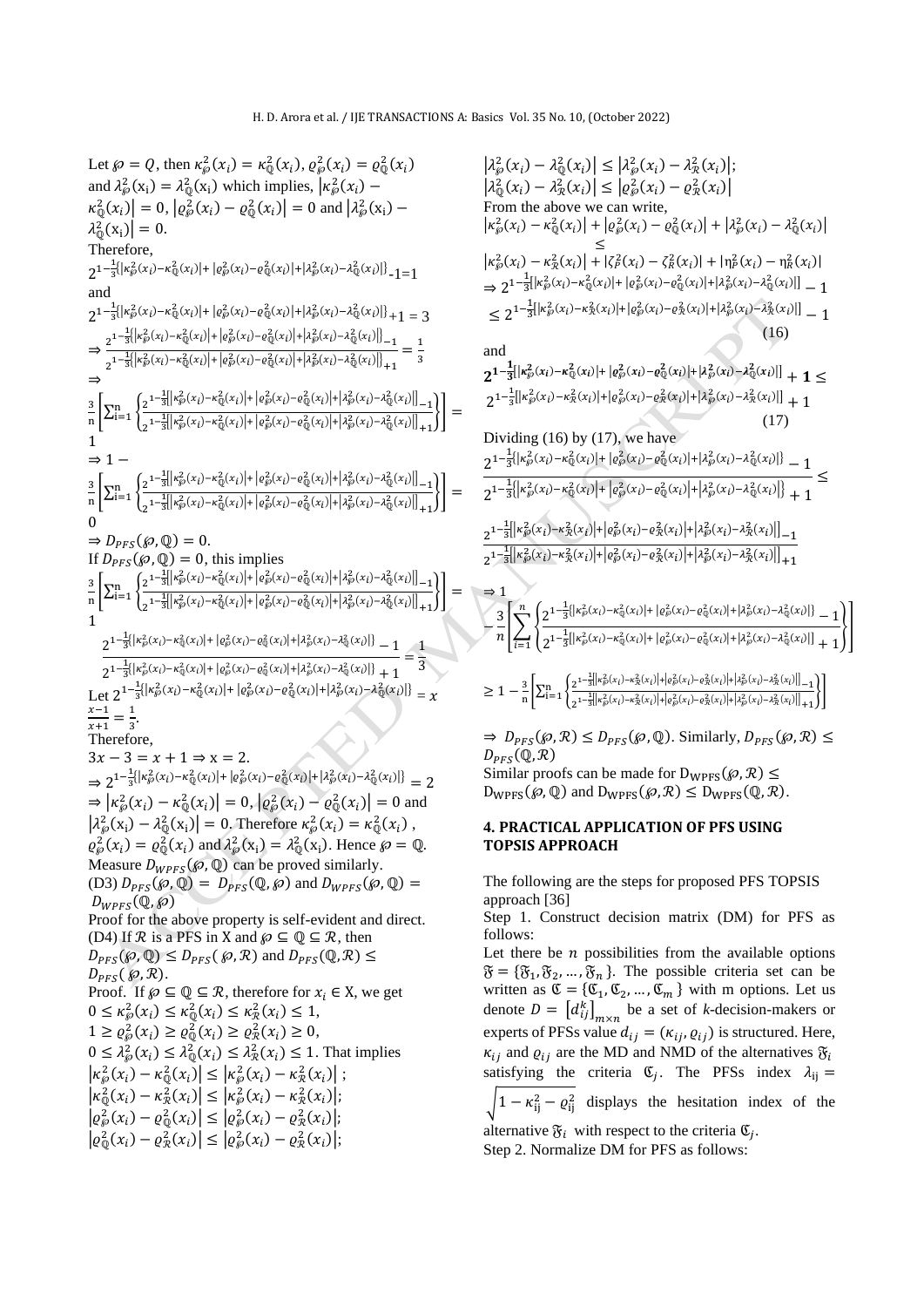Normalize the fuzzy DM based on benefit and cost criteria by interchanging MD with NMD and vice versa. In case of cost criteria; however, benefit criteria remain unchanged.

Step 3*:* Determination of weights for the criteria

Initially weights of the criteria is taken as 0.37, 0.3, 0.23, and 0.1 for calculations. Later, sensitivity analysis has been done to validate our results.

### Step 4*:* Compute PIS and NIS

Find PIS and NIS for each criteria. This method divides assessment criteria into benefit (B) and cost (C). PIS and NIS can be constructed using PFSs and the traditional TOPSIS approach as

$$
\tilde{A}^{+} = \{r_{1}^{+}, r_{2}^{+}, ..., r_{n}^{+}\} = \begin{cases}\n\left(\max_{i} (r_{ij})/j \in B\right), \\
\left(\left(\min_{i} (r_{ij}) / j \in C\right)\right)\n\end{cases}, (18)
$$
\n
$$
\tilde{A}^{-} = \{r_{1}^{-}, r_{2}^{-}, ..., r_{n}^{-}\} = \begin{cases}\n\left(\min_{i} (r_{ij})/j \in B\right), \\
\left(\left(\max_{i} (r_{ij}) / j \in C\right)\right)\n\end{cases}, (19)
$$

*Step 5:* Calculate the divergence measures from the positive ideal and negative ideal solutions using propsoed mesures suggested in (12) and (13)  $C^+$ 

$$
S_{WPFS}^{+} = D(A_i, \tilde{A}^{+}) =
$$
\n
$$
1 - \left[ \sum_{i=1}^{n} \left\{ \frac{2^{1-\frac{1}{3}\left| \left| \kappa_{\wp}^{2}(x_{i}) - \kappa_{Q}^{2+}(x_{i}) \right| + \left| \varrho_{\wp}^{2}(x_{i}) - \varrho_{Q}^{2+}(x_{i}) \right| + \left| \lambda_{\wp}^{2}(x_{i}) - \lambda_{Q}^{2+}(x_{i}) \right| \right| - 1}{2^{1-\frac{1}{3}\left| \left| \kappa_{\wp}^{2}(x_{i}) - \kappa_{Q}^{2+}(x_{i}) \right| + \left| \varrho_{\wp}^{2}(x_{i}) - \varrho_{Q}^{2+}(x_{i}) \right| + \left| \lambda_{\wp}^{2}(x_{i}) - \lambda_{Q}^{2+}(x_{i}) \right| \right| + 1}_{(20)}
$$
\nand 
$$
S_{WPFS}^{-} = D(A_i, \tilde{A}^{-}) =
$$
\n
$$
1 - \frac{3}{n} \left[ \sum_{i=1}^{n} \left\{ \frac{2^{1-\frac{1}{3}\left| \left| \kappa_{\wp}^{2}(x_{i}) - \kappa_{Q}^{2-}(x_{i}) \right| + \left| \varrho_{\wp}^{2}(x_{i}) - \varrho_{Q}^{2-}(x_{i}) \right| + \left| \lambda_{\wp}^{2}(x_{i}) - \lambda_{Q}^{2-}(x_{i}) \right| \right|}_{+ 1}_{(20)}
$$
\n
$$
1 - \frac{3}{n} \left[ \sum_{i=1}^{n} \left\{ \frac{2^{1-\frac{1}{3}\left| \left| \kappa_{\wp}^{2}(x_{i}) - \kappa_{Q}^{2-}(x_{i}) \right| + \left| \varrho_{\wp}^{2}(x_{i}) - \varrho_{Q}^{2-}(x_{i}) \right| + \left| \lambda_{\wp}^{2}(x_{i}) - \lambda_{Q}^{2-}(x_{i}) \right| \right|}_{+ 1}_{(21)}
$$
\n
$$
(21)
$$

*Step 6:* Calculate the relative closeness to the positive ideal solution

For each decision-maker, the relative closeness coefficient of each alternative with respect to PFSs ideal solution is determined as

$$
\psi_i = \frac{D(A_i, \tilde{A}^{-})}{D(A_i, \tilde{A}^{+}) + D(A_i, \tilde{A}^{-})} = \frac{s_i^{-}}{s_i^{+} + s_i^{-}}
$$
(22)

where  $\psi_i \in [0,1], i = 1,2,...,n$ .

The highest value of  $\psi_i$  indicates the preferred better the estimation of the available options.

## *4.1 A case study*

With the growing popularity of smartphones, we can now have anything we need with only a few touches. This holds true for food as well. Food can be ordered online and delivered to our homes in minutes or hours, depending on the quantity of order and location. Several large organizations and startups are working hard to improve meal delivery services. In India, there are many meal delivery services that are competing to provide excellent service and cuisine. Most of them are limited to a single city, but a few have grown in popularity and are

now available in many cities, providing excellent food delivery service. These meal delivery smartphone applications are vying to provide better service. Some of these meal delivery applications also include live tracking of the food delivery person, allowing us to keep track of our food and ensure that we never miss it. In this competitive environment, our objective is to find the best online food delivery app based on few criteria with the help of distance measure for Pythagorean fuzzy sets using TOPSIS approach. For that matter, we have chosen five top rated online food delivery apps viz.,  $\mathfrak{F}_1$ ,  $\mathfrak{F}_2$ ,  $\mathfrak{F}_3$ ,  $\mathfrak{F}_4$  and  $\mathfrak{F}_5$  as alternatives and four criteria viz., Well designed app  $(\mathfrak{C}_1)$ , offers  $(\mathfrak{C}_2)$ , delivery time  $(\mathfrak{C}_3)$  and price  $(\mathfrak{C}_4)$ , Five leading online food delivery apps are to be evaluated by the decision-maker under the above four criteria in the following steps:

*Step 1:* Construct a decision matrix for each alternative according to each decision maker in terms of PFSs which is presented in Table 1.

**TABLE 1.** Rating values of DM in terms of PFS

| $\frac{1}{1000}$ $\frac{1}{1000}$ $\frac{1}{1000}$ $\frac{1}{1000}$ $\frac{1}{1000}$ $\frac{1}{1000}$ |                  |                  |                  |                  |  |  |  |
|-------------------------------------------------------------------------------------------------------|------------------|------------------|------------------|------------------|--|--|--|
|                                                                                                       | $\mathfrak{C}_1$ | $\mathfrak{C}_2$ | $\mathfrak{C}_3$ | $\mathfrak{C}_4$ |  |  |  |
| ซี1                                                                                                   | (0.81, 0.57)     | (0.36, 0.63)     | (0.64, 0.31)     | (0.75, 0.57)     |  |  |  |
| ซิ,                                                                                                   | (0.59, 0.72)     | (0.25, 0.75)     | (0.25, 0.92)     | (0.52, 0.84)     |  |  |  |
| $\mathfrak{F}_3$                                                                                      | (0.28, 0.63)     | (0.29, 0.53)     | (0.39, 0.56)     | (0.37, 0.61)     |  |  |  |
| T4                                                                                                    | (0.47, 0.60)     | (0.33, 0.67)     | (0.46, 0.35)     | (0.47, 0.59)     |  |  |  |
| F5                                                                                                    | (0.26, 0.42)     | (0.82, 0.48)     | (0.64, 0.72)     | (0.79, 0.51)     |  |  |  |

*Step 2:* Based on this data, these apps required to be ranked and the best app needs to be determined. In MADM, the second step is to classify the considered problem in benefit and cost criteria. Benefit criteria are those criteria for which higher values are desired and cost criteria are those for which lower values are desired. In the considered case study,  $\mathfrak{C}_1$  and  $\mathfrak{C}_2$  are benefit criteria whereas  $\mathfrak{C}_3$ , and  $\mathfrak{C}_4$  are cost criteria. The normalized data is presented in Table 2.

 **TABLE 2.** Rating values of DM in terms of PFS

|                  | $\mathfrak{C}_1$ | $\mathfrak{C}_2$              | $\mathfrak{C}_3$ | $\mathfrak{C}_4$ |
|------------------|------------------|-------------------------------|------------------|------------------|
| $\mathfrak{F}_1$ |                  | $(0.81, 0.57)$ $(0.36, 0.63)$ | (0.31, 0.64)     | (0.57, 0.75)     |
| Х,               | (0.59, 0.72)     | (0.25, 0.75)                  | (0.92, 0.25)     | (0.84, 0.52)     |
| ষ্টিয়           | (0.28, 0.63)     | (0.29, 0.53)                  | (0.56, 0.39)     | (0.61, 0.37)     |
| 84               | (0.47, 0.60)     | (0.33, 0.67)                  | (0.35, 0.46)     | (0.59, 0.47)     |
| চি -             | (0.26, 0.42)     | (0.82, 0.48)                  | (0.72, 0.64)     | (0.51, 0.79)     |

*Step 3:* We identify the fuzzy PIS and fuzzy NIS. The subsequent values are presented in Table 3

**TABLE 3.** PIS and NIS for each criterion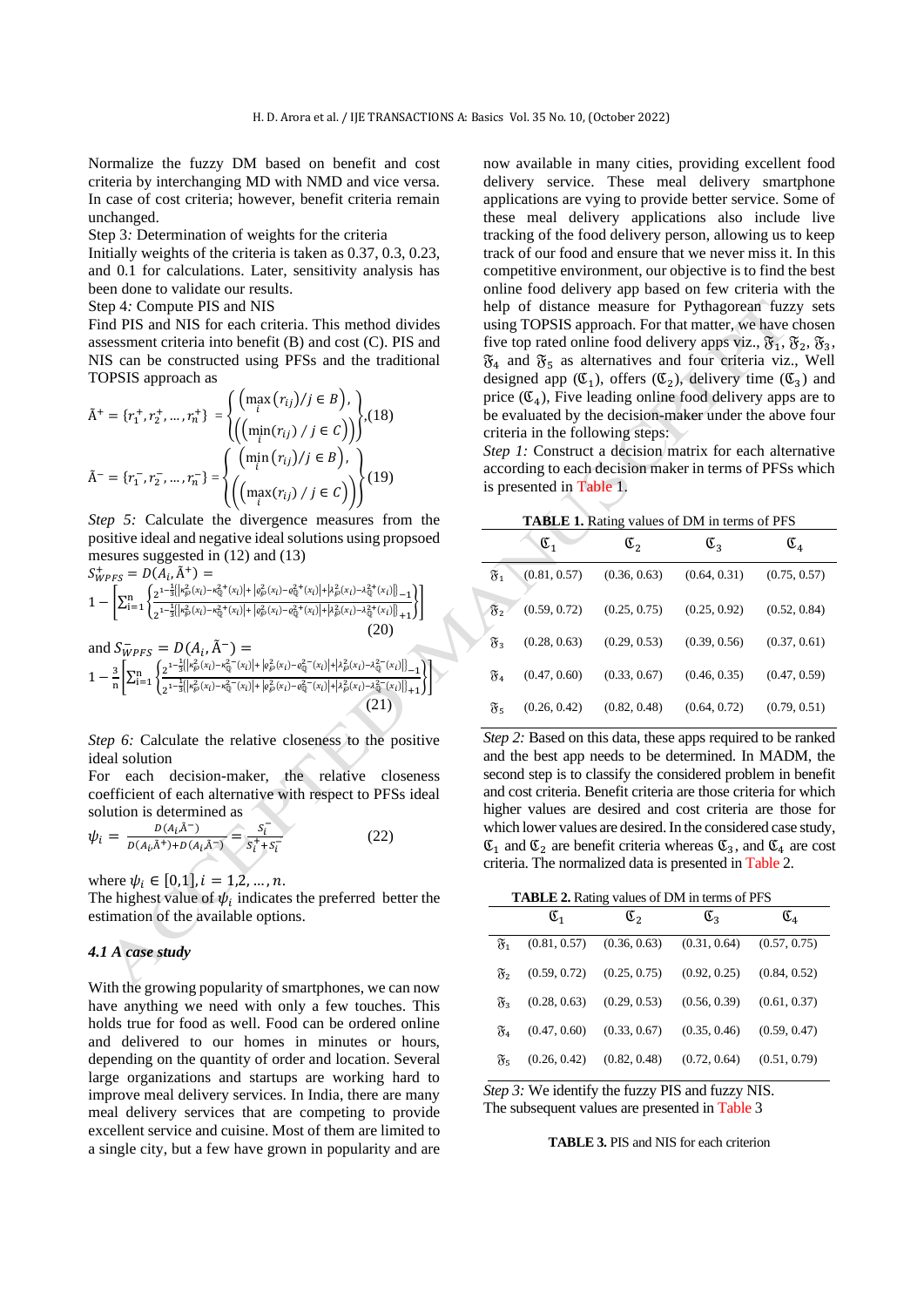|             | Œ1 | $\mathfrak{C}_2$ | $\mathfrak{C}_3$                                            | $\mathfrak{C}_4$ |
|-------------|----|------------------|-------------------------------------------------------------|------------------|
| <b>FPIS</b> |    |                  | $(0.81, 0.42)$ $(0.82, 0.48)$ $(0.31, 0.64)$ $(0.51, 0.79)$ |                  |

FNIS (0.26, 0.72) (0.25, 0.75) (0.92, 0.25) (0.84, 0.37) Step 4: We find the measures values from PIS and NIS using equations (20) and (21) for the measure and depicted in Tables 4 and 5, respectively.

| <b>TABLE 4.</b> Separation measures for fuzzy PIS |
|---------------------------------------------------|
|---------------------------------------------------|

|                    |                  | $\mathfrak{C}_1$ | $\mathfrak{C}_2$ | $\mathfrak{C}_3$ | $\mathfrak{C}_4$ |
|--------------------|------------------|------------------|------------------|------------------|------------------|
|                    | F1               | 0.11192          | 0.06528 0.07666  |                  | 0.031995         |
|                    | $\mathfrak{F}_2$ | 0.09669          | 0.06084          | 0.03944          | 0.023893         |
| For<br><b>FPIS</b> | $\mathfrak{F}_3$ | 0.07767          | 0.06227          | 0.06427          | 0.022982         |
|                    | $\mathfrak{F}_4$ | 0.08923          | 0.06391          | 0.06717          | 0.024812         |
|                    | $\mathfrak{F}_5$ | 0.07679          | 0.10000          | 0.05611          | 0.03333          |

Step 5: Relative closeness coefficient using equation (24) can be found and shown in Table 6.

|  | <b>TABLE 5.</b> Separation measures for fuzzy NIS |  |  |  |
|--|---------------------------------------------------|--|--|--|
|--|---------------------------------------------------|--|--|--|

|                    |                  | $\mathfrak{C}_1$ | $\mathfrak{C}_2$ | $\mathfrak{C}_3$ | $\mathfrak{C}_4$ |
|--------------------|------------------|------------------|------------------|------------------|------------------|
|                    | $\mathfrak{F}_1$ | 0.07679          | 0.08967          | 0.039446         | 0.024326         |
|                    | $\mathfrak{F}_2$ | 0.10157          | 0.10000          | 0.076666         | 0.030564         |
| For<br><b>FNIS</b> | $\mathfrak{F}_3$ | 0.11401          | 0.08229          | 0.050559         | 0.026317         |
|                    | F4               | 0.11115          | 0.09294          | 0.040806         | 0.025800         |
|                    | F5               | 0.09669          | 0.06084          | 0.059857         | 0.022982         |

| TABLE 6. Ranking result obtained from TOPSIS approach |  |
|-------------------------------------------------------|--|
|-------------------------------------------------------|--|

|                    | S.        | $S_i^-$   | R.        | Ranking        |
|--------------------|-----------|-----------|-----------|----------------|
| F1                 | 0.7855956 | 0.8273251 | 0.512936  |                |
| $\mathfrak{F}_2$   | 0.83434   | 0.768393  | 0.4794267 | 5              |
| $\mathfrak{F}_3$   | 0.8295969 | 0.7951123 | 0.4893874 | 4              |
| $\mathfrak{F}_{4}$ | 0.8161437 | 0.7969739 | 0.4940582 | 3              |
| F5                 | 0.8003206 | 0.8197145 | 0.5059857 | $\overline{c}$ |

Analysing the ranking of alternatives, we rank these food delivery apps based on how close they are to one another. From the above table it is evident that F1 is the best food delivery app, and they are categorized as  $F1 > F5 > F4 >$  $F3 > F2$ . Figure 1 depicts the ranking of the alternatives.



#### **Figure 1.** Ranking of alternative

## **4.2 Sensitivity Assessment**

If decision-makers arrive at different rankings for the available options, the output of getting optimum alternative remain unsolved. To eliminate ambiguity regarding the best options in terms of decision-makers, distinct expert values are combined by allocating a priority value to each expert so that  $\rho_i > 0$  and  $\sum_{i=1}^n \rho_i = 1$ . Using these weight vectors, the distance measure of each expert is consolidated, and the overall estimated values of the alternatives are derived, as shown in Table 6:

| $\eta_i^+ = \sum_{k=1}^s \rho_k C_{ij}^+$           | (23) |
|-----------------------------------------------------|------|
| $\eta_i^- = \sum_{k=1}^s \rho_k C_{ij}^-$           | (24) |
| Also, $\psi_i = \frac{\eta_i}{\eta_i^+ + \eta_i^-}$ | (25) |

where  $\psi_i \in [0,1]$ ,  $i = 1,2,...,5$ .

The relative closeness and ranking for each app is summarized in Table 7.

### **TABLE 7.** Relative closeness and ranking for each app

Case I:  $\rho_1 = 0.42$ ,  $\rho_2 = 0.28$ ,  $\rho_3 = 0.1$ ,  $\rho_4 = 0.2$ 

| Alternatives     | Distance Measures |           | $\psi_i$ | Rank | <b>Best App</b>  |
|------------------|-------------------|-----------|----------|------|------------------|
|                  | $n_i^+$           | $\eta_i$  |          |      |                  |
| $\mathfrak{F}_1$ | 0.786019          | 0.8225029 | 0.511340 |      |                  |
| $\mathfrak{F}_1$ | 0.826383          | 0.7726748 | 0.483206 | - 5  |                  |
| $\mathfrak{F}_1$ | 0.834847          | 0.7893657 | 0.485998 | 4    | $\mathfrak{F}_1$ |
| F1               | 0.820162          | 0.7883032 | 0.490096 | 3    |                  |
| F1               | 0.796325          | 0.8210934 | 0.507656 | 2    |                  |

Case II:  $\rho_1 = 0.5, \rho_2 = 0.2, \rho_3 = 0.2, \rho_4 = 0.1$ 

| <b>Alternatives</b> | <b>Distance Measures</b> |            | $\psi_i$ | Rank          | Best App         |
|---------------------|--------------------------|------------|----------|---------------|------------------|
|                     | $n_i^+$                  | $\eta_i^-$ |          |               |                  |
| F1                  | 0.779924                 | 0.833366   | 0.51656  |               |                  |
| $\mathfrak{F}_1$    | 0.827927                 | 0.774125   | 0.483208 | 5             |                  |
| $\mathfrak{F}_1$    | 0.830985                 | 0.790586   | 0.487543 | 4             | $\mathfrak{F}_1$ |
| $\mathfrak{F}_1$    | 0.815180                 | 0.794910   | 0.493705 | 3             |                  |
| $\mathfrak{F}_1$    | 0.810574                 | 0.815299   | 0.501452 | $\mathcal{D}$ |                  |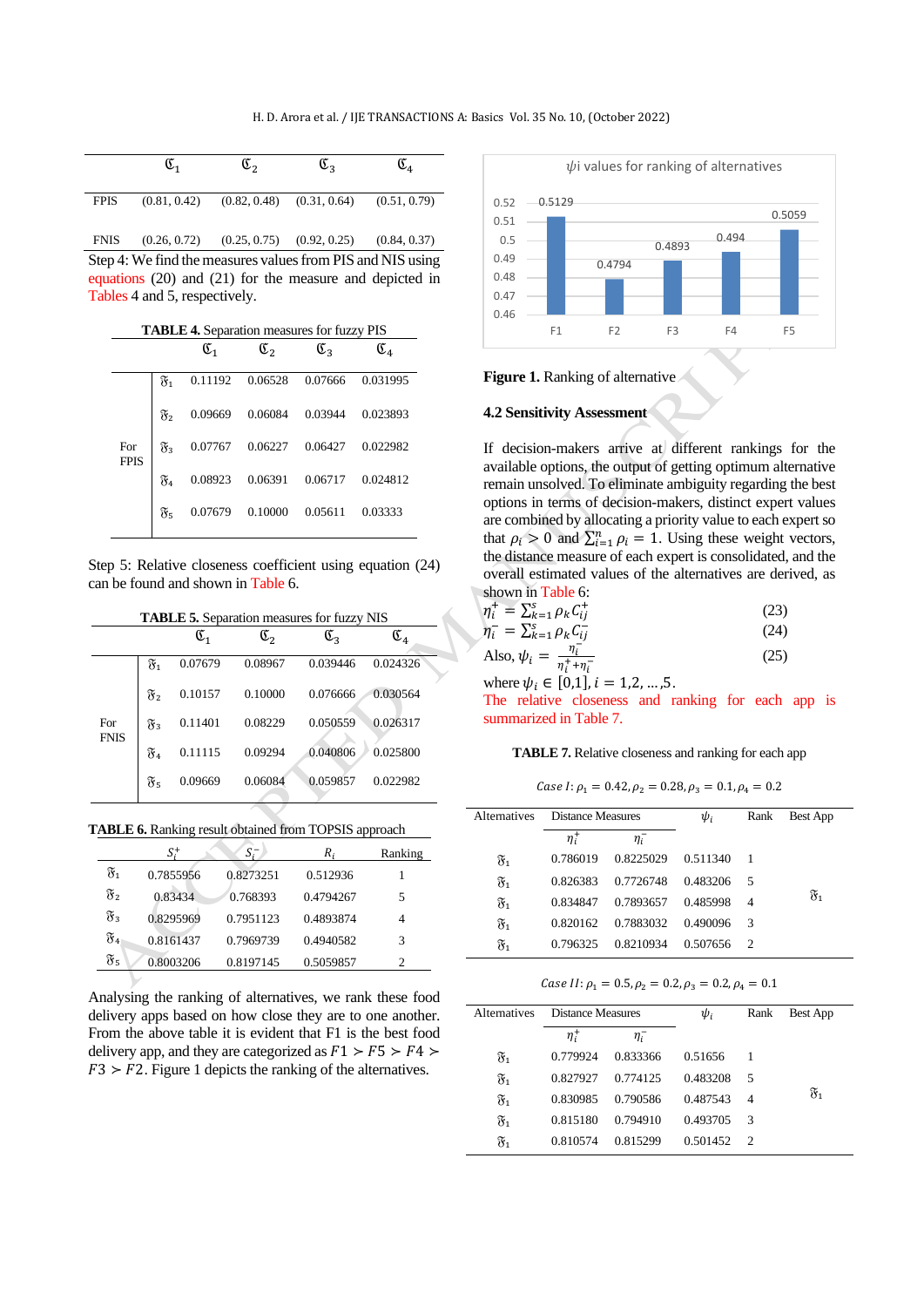## Case III:  $\rho_1 = 0.15, \rho_2 = 0.2, \rho_3 = 0.4, \rho_4 = 0.25$

| <b>Alternatives</b> | Distance Measures |            | $\psi_i$ | Rank | Best App         |
|---------------------|-------------------|------------|----------|------|------------------|
|                     | $\eta_i^+$        | $\eta_i^-$ |          |      |                  |
| $\mathfrak{F}_1$    | 0.773333          | 0.83475    | 0.519097 |      |                  |
| $\mathfrak{F}_1$    | 0.843926          | 0.761807   | 0.474429 | 5    | $\mathfrak{F}_1$ |
| $\mathfrak{F}_1$    | 0.818319          | 0.808894   | 0.497104 | 4    |                  |
| $\mathfrak{F}_1$    | 0.806764          | 0.818130   | 0.503497 | 3    |                  |
| $\mathfrak{F}_1$    | 0.790957          | 0.81901    | 0.508712 | 2    |                  |

#### Case IV:  $\rho_1 = 0.15$ ,  $\rho_2 = 0.2$ ,  $\rho_3 = 0.25$ ,  $\rho_4 = 0.40$

| <b>Alternatives</b> | Distance Measures |            | $\psi_i$ | Rank                          | Best App         |
|---------------------|-------------------|------------|----------|-------------------------------|------------------|
|                     | $\eta_i^+$        | $\eta_i^-$ |          |                               |                  |
| $\mathfrak{F}_1$    | 0.774838          | 0.826680   | 0.516185 |                               |                  |
| $\mathfrak{F}_1$    | 0.836340          | 0.764922   | 0.477699 | -5                            | $\mathfrak{F}_1$ |
| $\mathfrak{F}_1$    | 0.823901          | 0.804017   | 0.493892 | $\overline{4}$                |                  |
| $\mathfrak{F}_1$    | 0.811707          | 0.809064   | 0.499184 | 3                             |                  |
| $\mathfrak{F}_1$    | 0.780905          | 0.822432   | 0.512950 | $\mathfrak{D}_{\mathfrak{p}}$ |                  |
|                     |                   |            |          |                               |                  |

We opted to slightly adjust the original initial weights by examining four different situations to give accurate analysis in testing, the sensitivity of the results to changes in input parameters, especially decision makers weights. The suggested models provide the same output as (OFDA) is the best choice in all the cases. Therefore, it suggests that the proposed technique is accurate and reliable.

# **5. COMPARATIVE ANALYSIS**

The proposed distance measures are compared with current measures based on the numerical scenarios presented to establish the supremacy. Table 8 shows a comparative analysis of the distance measures.

**TABLE 8.** Comparative Analysis of the Distance Measures

| Comparison     | х.     | х,     | F3     | π.     | F5     |
|----------------|--------|--------|--------|--------|--------|
| Distance       | 0.6827 | 0.1819 | 0.3641 | 0.4148 | 0.5818 |
| Measure [19]   |        |        |        |        |        |
| Normalized     | 0.6827 | 0.1819 | 0.3641 | 0.4148 | 0.5818 |
| Hausdorff      |        |        |        |        |        |
| distance [49]  |        |        |        |        |        |
| Chen's         | 0.6740 | 0.1995 | 0.3733 | 0.4255 | 0.5654 |
| distance       |        |        |        |        |        |
| measure $[11]$ |        |        |        |        |        |
| Distance       | 0.7162 | 0.1257 | 0.3338 | 0.4429 | 0.6380 |
| Measure [52]   |        |        |        |        |        |
| Proposed       | 0.5129 | 0.4794 | 0.4893 | 0.4940 | 0.5059 |
| Distance       |        |        |        |        |        |

From the numerical results presented in Table 8, it was noticed that the findings achieved by projected distance measures are analogous with outcomes of prevailing measures.

## **6. CONCLUSIONS**

Distance measures are an effective tool for measuring uncertainty using Pythagorean fuzzy sets. In this article, an innovative approach is used to measure the performance of online food delivery apps (OFDA), ensuring that the results are accurate every time. The salient feature of the proposed distance measures is their efficiency in distinguishing PFS with high hesitancy. The proposed distance measures satisfy the useful properties in the proven theorems. Comparison between alternatives or characteristics that uses fuzzy membership tackles the uncertainty and erroneous judgement. By using the TOPSIS approach, this paper presents an innovative study in MCDM in a fuzzy TOPSIS environment. Because of its capacity to accommodate decision makers' hazy opinions and perceptions, the TOPSIS method is the best way for tackling MCDM challenges. This novel model assists decision makers in thematically making error-free decisions, regardless of the multi-criteria field. The concept of TOPSIS can be applied to solve real life problems in fuzzy environments, which have uncertainty problems associated with them.

From the study, it is observed that the novel distance measures for PFS give reliable outputs compared to the existing ones and, hence, can suitably handle multi criteria decision making effectively.

TOPSIS approach is rational and understandable, and the computation process are straightforward. However, this method presents certain drawbacks. One of the problems attributable to TOPSIS is that it can cause the phenomenon known as rank reversal. Rank reversal occurs when a decision maker, in the process of selecting an option from a set of choices, is confronted with new alternatives that were not thought about when the selection process was initiated. It depends on the relationship between this new alternative and the old ones under each criterion. Therefore, modifications in the algorithm of TOPSIS approach will certainly resolve this issue.

We believe, the proposed distance measures will find its serviceability in new avenues of application. Future study in this direction includes

- Parametric generalizations of similarity measures for **PFS**
- Application of proposed distance measures fro interval valued PFS,
- Development of new MCDM approaches and comparing them with the suggested approach
- Utility of distance measures to intuitionistic fuzzy sets, Fermatean fuzzy sets, soft sets, rough sets etc.
- Applications to entropy-distance measures in decision making.

#### **6. REFERENCES**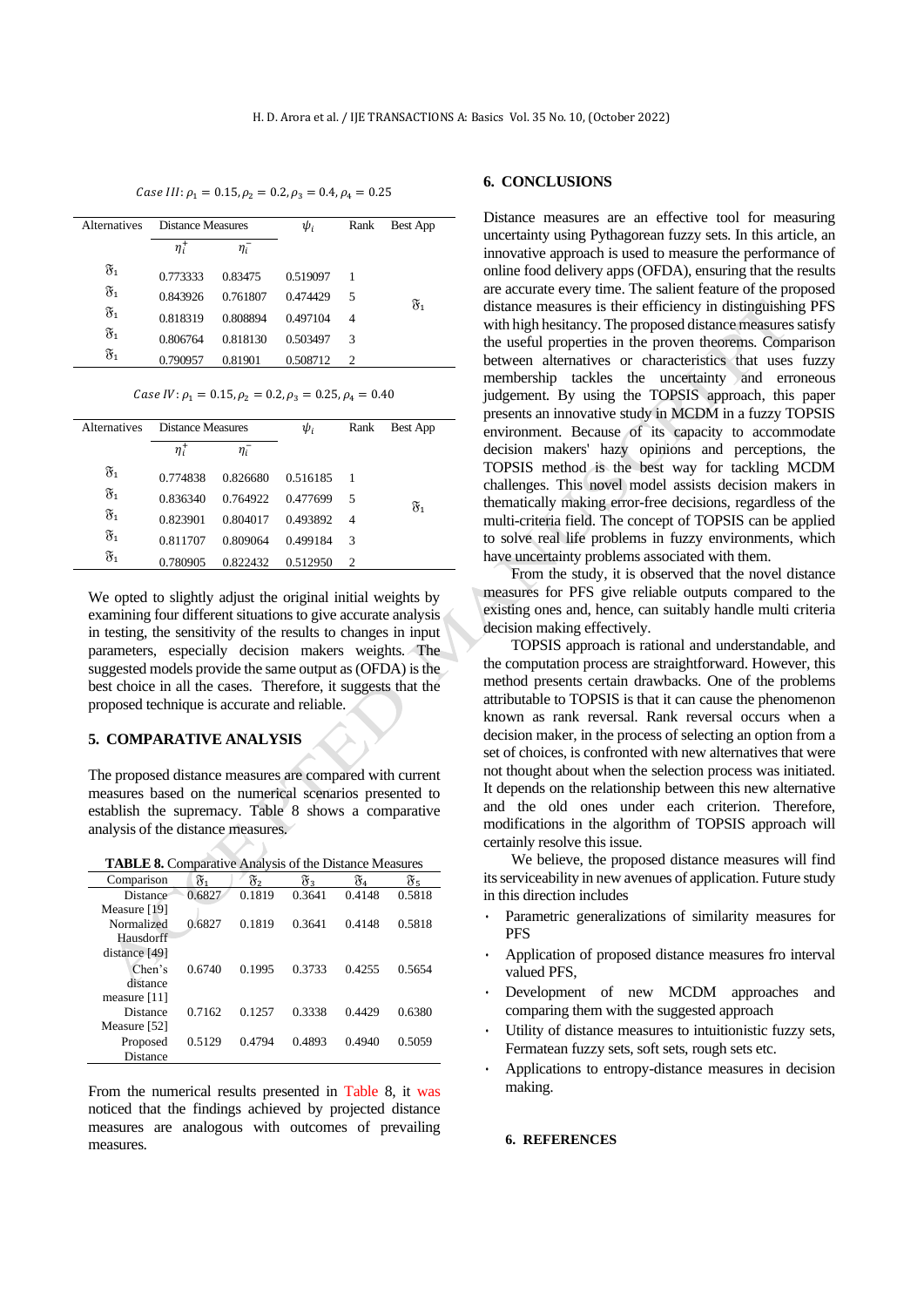- 1. Bordogna. G., Fedrizzi, M., and Pasi, G, "A linguistic modeling of consensus in group decision making based on OWA operators", *IEEE Transactions on Systems Man and Cybernetics*, Vol. 27, No. 1, (1997), 126–132.
- 2. Chen. S.J, and Hwang, C. L, "Fuzzy Multiple Attribute Decision Making", New York: Springer-Verlag (1992).
- 3. Fodor. J.C, and Rubens, M, "Fuzzy Preference Modelling and Multicriteria Decision Support", *Dordrecht. Kluwer Academic Publisher* (1994).
- 4. Herrera. F, Herrera. E, Viedma. and Verdegay. J. L, "A linguistic decision process in group decision making", *Group Decision and Negotiation,* Vol. 5, (1996), 165–176.
- 5. Kacprzyk. J, Fedrizzi. M, and Nurmi. H, "Group decision making and consensus under fuzzy preferences and fuzzy majority", *Fuzzy Sets and Systems*, Vol. 49, (1992), 21–31.
- 6. Zadeh. L. A, "Fuzzy sets", *Inform Control*, Vol. 8, (1965), 338–356. [https://doi.org/10.1142/9789814261302\\_0021](https://doi.org/10.1142/9789814261302_0021)
- 7. Atanassov. K, "Intuitionistic fuzzy sets", *Fuzzy Sets and Systems*, Vol. 20, (1986), 87–96.
- 8. Atanassov. K, "More on intuitionistic fuzzy sets" *Fuzzy Sets Systems*, Vol. 33, (1989), 37–46.
- 9. Yager. R.R, "Pythagorean fuzzy subsets", In: Proceeding of The Joint IFSA World Congress and NAFIPS Annual Meeting. Edmonton, Canada, (2013), 57-61. doi: 10.1109/IFSA-NAFIPS.2013.6608375.
- 10. Yager. R. R, "Pythagorean membership grades in multicriteria decision making", *IEEE Transactions Fuzzy Systems*, Vol. (2014), 22, 958– 965. **DOI:** [10.1109/TFUZZ.2013.2278989](https://doi.org/10.1109/TFUZZ.2013.2278989)
- 11. Chen T-Y, "Remoteness index-based Pythagorean fuzzy VIKOR methods with a generalized distance measure for multiple criteria decision analysis", *Information Fusion*, Vol. 41, (2018), 129-150. [https://doi.org/10.1016/j.inffus.2017.09.00](https://doi.org/10.1016/j.inffus.2017.09.003)[3](https://doi.org/10.1016/j.inffus.2017.09.003)
- 12. Lai. Y.J, Liu. T.Y, Hwang. C.L, "TOPSIS for MODM", *European Journal of Operational Research,* Vol. 76, No. 3, (1994), 486-500.
- 13. Wei. G, and Wei. Yu, "Similarity measures of Pythagorean fuzzy sets based on the cosine function and their applications", *International Journal of Intelligent Systems,* Vol. 33, No. 3, (2018), 634–652. <https://doi.org/10.1002/int.21965>
- 14. Ejegwa. P. A, "Distance and similarity measures for Pythagorean fuzzy sets", *Granular Computing*, Vol. 5, (2020), 225–238. https://doi.org/10.1007/s41066-018- 00149-z
- 15. Xiao. F, and Ding. W, "Divergence measure of Pythagorean fuzzy sets and its application in medical diagnosis", *Applied Soft Computing*, Vol. 79, (2019), 254–267. <https://doi.org/10.1016/j.asoc.2019.03.043>
- 16. Peng. X, "New similarity measure and distance measure for Pythagorean fuzzy set", *Complex Intelligent Systems*, Vol. 5, No. 2, (2019), 101–111. https://doi.org/10.1007/s40747- 018-0084-x
- 17. Adabitabar. F. M, Agheli. B, and Baloui. J. E, "A new similarity measure for Pythagorean fuzzy sets", *Complex Intelligent Systems*, Vol. 6, No. 1, (2020), 67–74. https://doi.org/10.1007/s40747-019-0114-3
- 18. Ejegwa. P. A, "Modified Zhang and Xu's distance measure for Pythagorean fuzzy sets and its application to pattern recognition problems", *Neural Computing and Applications*, Vol. 32, No. 14, (2020), 10199–1020. https://doi.org/10.1007/s00521-019- 04554-6
- *19.* Zhang. X, and Xu. Z, "Extension of TOPSIS to multiple criteria decision making with Pythagorean fuzzy sets", *International Journal of Intelligent Systems*, Vol. 29, No. 12, (2014), 1061– 1078. <https://doi.org/10.1002/int.21676>
- 20. Zhou. F, and Chen. T. Y, "A Novel Distance Measure for Pythagorean Fuzzy Sets and its Applications to the Technique for Order Preference by Similarity to Ideal Solutions *International Journal of Computational Intelligent, Systems*, Vol. 12, No. 2, (2019), 955 – 969. [https://doi.org/10.2991/ijcis.d.190820.001](https://dx.doi.org/10.2991/ijcis.d.190820.001)
- 21. Ullah. K, Mahmood. T, Ali. Z, and Jan. N, "On some distance measures of complex Pythagorean fuzzy sets and their applications in pattern recognition", *Complex Intelligent Systems*, Vol. 6, No. 1, (2020), 15–27. https://doi.org/10.1007/s40747-019-0103-6
- 22. Boran. F. E, and Akay D, "A biparametric similarity measure on intuitionistic fuzzy sets with applications to pattern recognition", *Information Sciences*, Vol. 255, No. 10, (2014), 45–57. https:// doi.org/10.1016/ j.ins.2013.08. 013
- 23. Iqbal. M. N, and Rizwan. U, "Some applications of intuitionistic fuzzy sets using new similarity measure", *Journal of Ambient Intelligence and Humanized Computing*, (2019), <https://doi.org/10.1007/s12652-019-01516-7>
- 24. Ejegwa. P, and Agbetayo. J, "Similarity-Distance Decision-Making Technique and its Applications via Intuitionistic Fuzzy Pairs", *Journal of computational and cognitive engineering*. DOI: 10.47852/bonviewJCCE512522514.
- 25. Ejegwa. P. A, Adah. V, and Onyeke. I. C, "Some modified Pythagorean fuzzy correlation measures with application in determining some selected decision-making problems", *Granular Computing*, Vol. 7, (2022), 381–391. <https://doi.org/10.1007/s41066-021-00272-4>
- 26. Lin. M, Huang. C, and Xu. Z, "TOPSIS Method Based on Correlation Coefficient and Entropy Measure for Linguistic Pythagorean Fuzzy Sets and Its Application to Multiple Attribute Decision Making", *Complexity*, (2019):1-16. https://doi.org/10.1155/2019/ 6967390
- 27. Kaviyani-Charati. M, Ghodsypour. S, and Hajiaghaei-Keshteli. M, "Impact of adopting quick response and agility on supply chain competition with strategic customer behavior", *Scientia Iranica*, Vol. 29, No. 1, (2022), 387-411. DOI: 10.24200/sci.2020.53691.3366
- 28. Cheraghalipour. A, Paydar. M. M, and Hajiaghaei-Keshteli. M, "Applying a hybrid BWM-VIKOR approach to supplier selection A case study in the Iranian agricultural implements industry", *International Journal of Applied Decision Sciences*. Vol. 11, (2018), 274, doi:10.1504/IJADS.2018.092796.
- 29. Shahsavar. M. M, Akrami. M, Kian. Z, Gheibi. M, Fathollahi-Fard. A.M, Hajiaghaei-Keshteli. M, and Behzadian. K, "Biorecovery of municipal plastic waste management based on an integrated decision-making framework", *Journal of Industrial and Engineering Chemistry*, Vol.108, (2022), 215-234.
- 30. [Sadri.](https://www.emerald.com/insight/search?q=Esmaeil%20Sadri) E, [Harsej.](https://www.emerald.com/insight/search?q=Fatemeh%20Harsej) F, [Hajiaghaei-Keshteli.](https://www.emerald.com/insight/search?q=Mostafa%20Hajiaghaei-Keshteli) M, and [Siyahbalaii.](https://www.emerald.com/insight/search?q=Jafar%20Siyahbalaii) [J,](https://www.emerald.com/insight/search?q=Jafar%20Siyahbalaii) "Evaluation of the components of intelligence and greenness in Iranian ports based on network data envelopment analysis (DEA) approach", *[Journal of Modelling in Management](https://www.emerald.com/insight/publication/issn/1746-5664)*, Vol. ahead-of-print No. ahead-of-print., (2021), <https://doi.org/10.1108/JM2-03-2021-0071>
- 31. Ghoushchi. S, Rahnamay Bonab. S, Memarpour Ghiaci. A, Haseli. G, Tomášková. H, and Hajiaghaei-Keshteli. M, "Landfill Site Selection for Medical Waste Using an Integrated SWARA-WASPAS Framework Based on Spherical Fuzzy Set", *Sustainability,* Vol. 13. No. 24, (2021) 13950. 10.3390/su132413950.
- 32. Cheraghalipour. A, Paydar. M, and Hajiaghaei-Keshteli. M, "An Integrated Approach for Collection Center Selection in Reverse